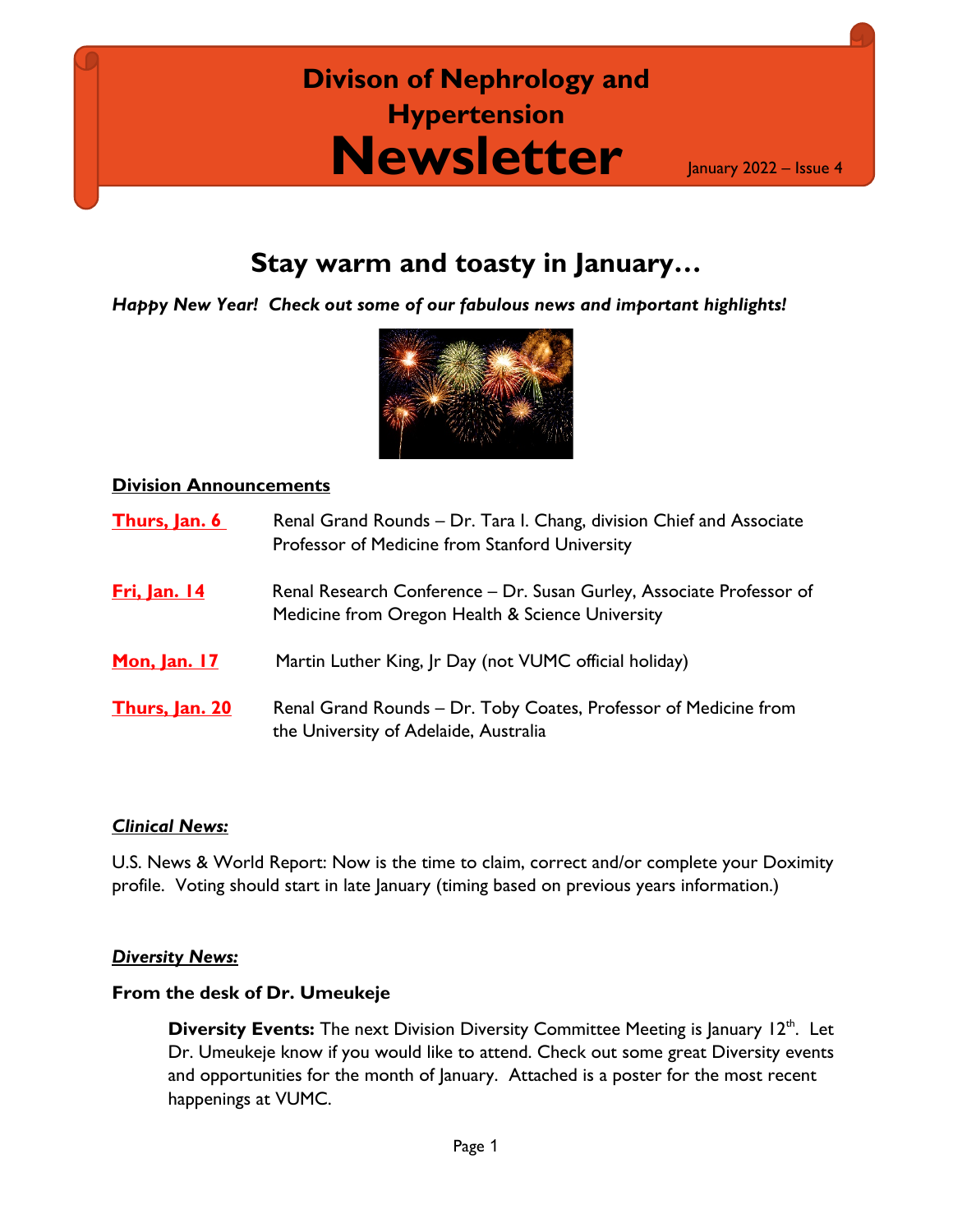#### *Research News:*

**Research Training:** We are accepting applications for 2022 Summer Research Training Program through January  $24<sup>th</sup>$ . If you know of any  $1<sup>st</sup>$  and/or  $2<sup>nd</sup>$  year medical students who may be interested in the program, please encourage them to apply. Here is the link to the [application.](https://nam12.safelinks.protection.outlook.com/?url=https%3A%2F%2Fredcap.vanderbilt.edu%2Fsurveys%2F%3Fs%3DFNCM8WNJEPN9T4DW&data=04%7C01%7Csavannah.sumatra%40vumc.org%7C1bfe8595ed434dcb6aea08d9c645e05b%7Cef57503014244ed8b83c12c533d879ab%7C0%7C0%7C637758825685600549%7CUnknown%7CTWFpbGZsb3d8eyJWIjoiMC4wLjAwMDAiLCJQIjoiV2luMzIiLCJBTiI6Ik1haWwiLCJXVCI6Mn0%3D%7C3000&sdata=UV3Go4HXCHDomYfP27qjs63PJ5bYYrqfaDlYdsnVpJ8%3D&reserved=0)

#### **Research Publications:**

Dr. Craig Brook's lab recently had one of their manuscripts accepted to JoVE (Journal of Visualized Experiments) titled "Identification of the Source of Secreted Proteins in the Kidney by Brefeldin A Injection." This paper describes a technique using brefeldin A (BFA) to prevent the secretion of proteins, enabling the staining of cytokines in kidney tissue using standard immunofluorescent techniques. This allows the identification of the cell types secreting specific cytokines or other proteins, and the quantification of cytokine production by these cells with preservation of histological and pathological data.

[https://www.jove.com/t/63178/identification-source-secreted-proteins-kidney-brefeldin](https://nam12.safelinks.protection.outlook.com/?url=https%3A%2F%2Fwww.jove.com%2Ft%2F63178%2Fidentification-source-secreted-proteins-kidney-brefeldin&data=04%7C01%7Csavannah.sumatra%40vumc.org%7C0b40231ea2604db54a2608d9c0e6cc0b%7Cef57503014244ed8b83c12c533d879ab%7C0%7C0%7C637752919766808129%7CUnknown%7CTWFpbGZsb3d8eyJWIjoiMC4wLjAwMDAiLCJQIjoiV2luMzIiLCJBTiI6Ik1haWwiLCJXVCI6Mn0%3D%7C3000&sdata=GZXTmy8lVYKc08K9lxD1UIzqP%2F08r9%2FGr9L5TwYkPLc%3D&reserved=0)

#### **Kudos:**

Congratulations to **Dr. Ambra Pozzi** on being elected President of the American Society for Matrix Biology starting January 2022! The mission of the ASMB is **to promote basic, translational, and clinical research on** the extracellular matrix (ECM), cell-ECM interactions, and ECM-based therapies and devices, and to support the growth and professional development of the ECM research community.

Congratulations to **Dr. Edward Gould** on accepting the role of Quality and Patient Safety Director (QPSD) for the Department of Medicine, effective January 2022.

Congratulations to **Dr. Anna Burgner** who will be taking over as Nephrology Clinical Fellowship Director effective January 2022. Dr. Julia Lewis will continue to be involved as Associate Program Director. Dr. Lewis served as fellowship Director for over 30 years and has grown and developed the robust and excellent program that is today.

Congratulations to **Dr. Kerri Cavanaugh** who will be serving as the Divisional Neilson Society Liaison, effective January 1, 2022. The Neilson Society is a resource for junior faculty to help them to develop the skills needed to navigate the course toward tenure and promotion.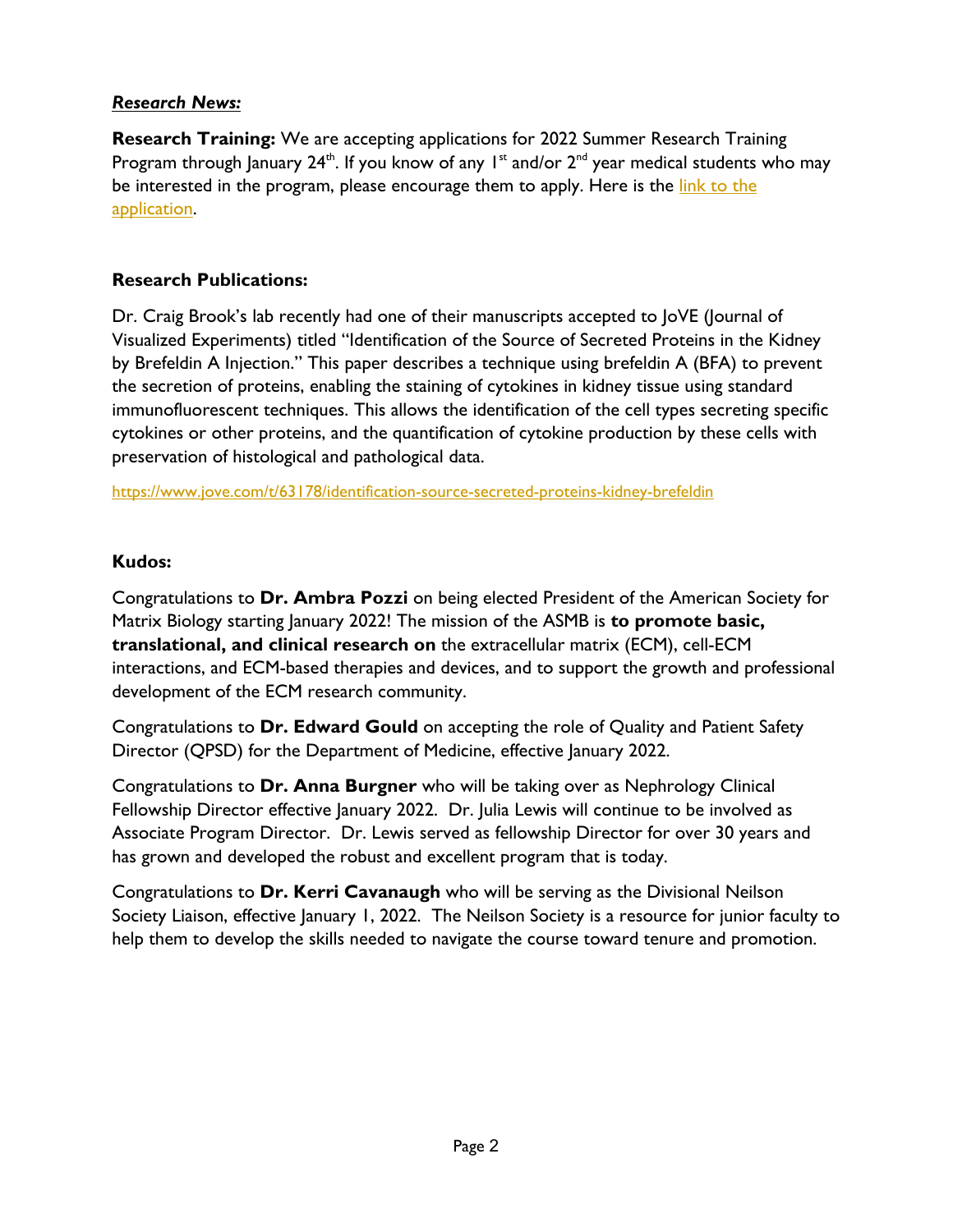## **Spotlight Newsletter Recipients**

#### **Ambra Pozzi, PhD**



**Ambra Pozzi, PhD** is a Professor of Medicine in the Division of Nephrology and Hypertension at Vanderbilt University Medical Center and the Deputy-Associate Chief of Staff at the Nashville VA.

20 years ago, Dr. Pozzi has established a major research program at VUMC investigating how extracellular matrix binding receptors such as integrins and discoidin domain receptors control matrix synthesis and deposition during kidney disease.

Dr. Pozzi is also involved in the administration of two Centers: the Vanderbilt Center for Kidney Disease (Associate Director since 2013), and the Vanderbilt O'Brien Kidney Center (co-director since 2017). Moreover Dr. Pozzi is also committed in mentoring students, postdoctoral fellows and young investigators and in 2016 she was appointed Associate Director of Graduate Program of the Vanderbilt Medical Scientist Training Program. Dr. Pozzi has been on the organizing committees of national and international meetings including the American Society of Nephrology and the American Society for Matrix Biology. Recently, she was elected Chair of the 2023 Gordon Research Conference 'Fibronectin and other related molecules' as well as the President of the American Society for Matrix Biology.

Dr. Pozzi enjoys running and taking long walks as well as baking cakes as it reminders her of performing experiments with different reagents/ingredients…and at the end you get to eat the results!!!!

#### **Andrew Terker**



**Andrew Terker, MD PhD** is currently completing his research training in the physician scientist pathway of his internal medicine residency here at VUMC. He completed his medical school training and graduate work at Oregon Health and Science University, where he studied distal nephron regulation of sodium and potassium transport in David Ellison's laboratory. While working at OHSU he made important observations about how a diet that is high in salt, yet low in potassium, causes salt-sensitive hypertension. During his graduate studies Andy decided on a career in kidney science.

He is currently working in Ray Harris' laboratory, where he studies the interaction of environmental and genetic effects on kidney injury and electrolyte balance. Andy has continued to investigate how our modern dietary habits affect kidney health. In particular, he is studying how a diet lacking sufficient potassium content can drive progression of kidney disease. He is hopeful that this will lead to new ways of treating chronic kidney disease.

When he is not working he spends most of his time hiking, biking, climbing, and skiing with his wife, Samantha, and his three sons, Brody (8), Judah (5), and Ari (3).